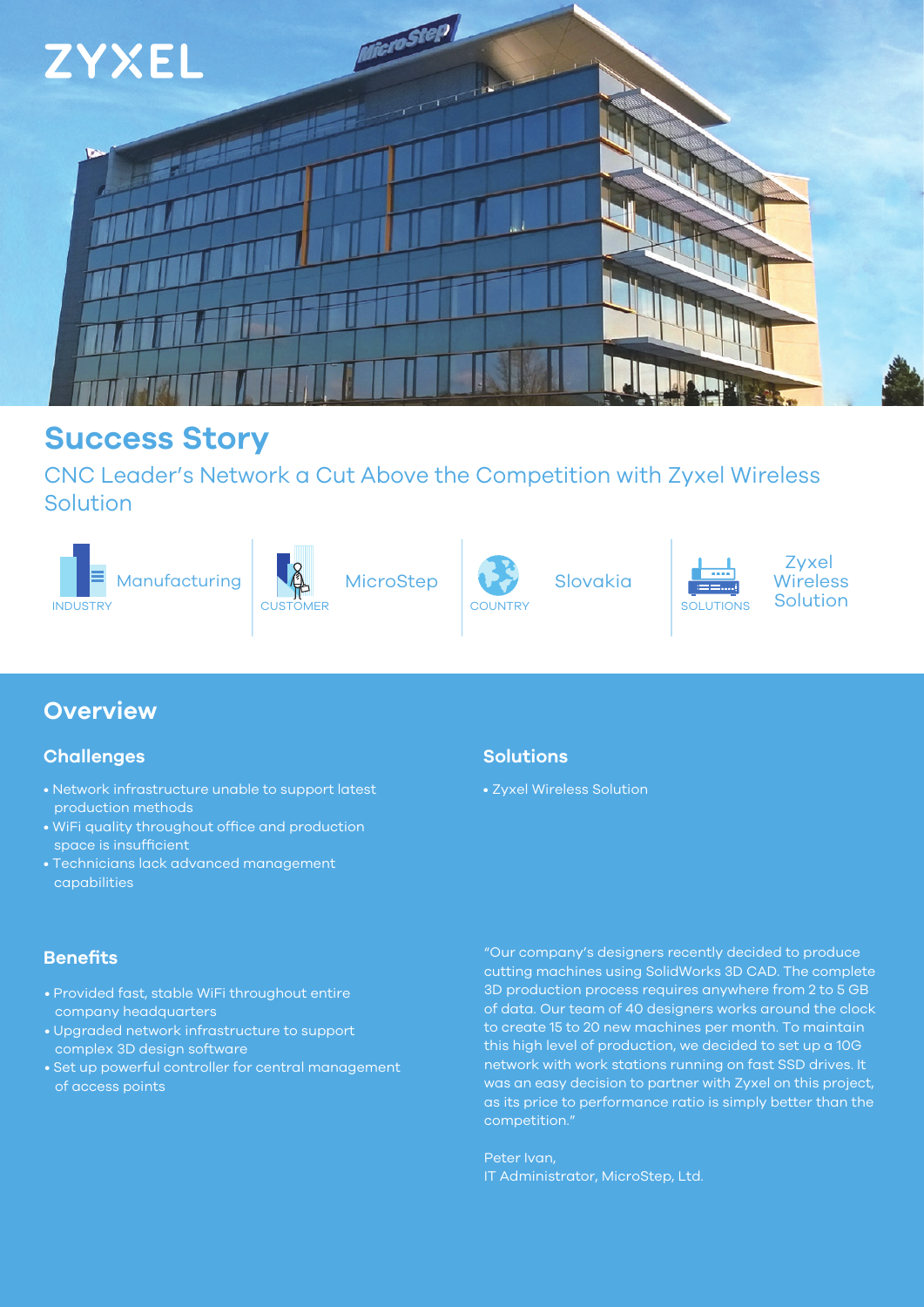# **ZYXEL**

## **Background**

MicroStep is a manufacturer and supplier of CNC machines for cutting materials using plasma, laser, oxyfuel, waterjet, and high-speed spindles. In addition to machine production, MicroStep develops and supplies its own CAM (computeraided manufacturing) software with specialized modules for a number of machine applications. Through an extensive network of authorized dealers and subsidiaries, more than 95 percent of MicroStep's production is exported to 54 foreign countries.



When it began using state-of-the-art design and cutting software, MicroStep needed a more powerful and reliable network infrastructure for its computers, servers, and production machinery. It also decided to upgrade its wireless system to provide faster, seamless, and more

## **Solutions and Benefits**

At the core of MicroStep's revamped network were Zyxel's **XS3700-24 and XGS3700-24/48 Gigabit managed switches**, which provide the power and resiliency that mission-critical applications require. Their redundancy architecture, no-single-point-of-failure design, and dual, internal power supply ensure non-stop business continuity in the event of malfunction. The XS3700's 10-Gigabit connectivity also offers impressive levels of scalability, which gave MicroStep the ability to expand or alter its network depending upon production demands.

Additionally, both switches take advantage of the Zyxel One Network (ZON) utility, which can relieve companies like MicroStep from having to micromanage the more repetitive network operations.

Zyxel **NWA5123-AC 802.11ac Dual-Radio access points** were installed, allowing staff to access WiFi simply and seamlessly through simultaneous 2.4 and 5GHz bands.

**11 99 80** 

secure WiFi coverage throughout its office and production facility. The improvements to the network would allow MicroStep to gain greater control over its production capabilities and increase employee efficiency.

The ceiling and wall-mountable APs help provide complete signal coverage throughout Microstep's facility.

For easy integration, configuration, and maintenance of WiFi coverage, an **NXC2500 Wireless LAN Controller** was deployed, which provides centralized management for up to 64 APs. With valuable features such as client steering, auto healing, and dynamic channel selection, the versatile controller guarantees optimal WiFi quality and performance, especially if an access point temporarily loses functionality.

In the aftermath of the network overhaul, MicroStep was able to produce its state-of-the-art cutting machinery and CAM software. The BYOD network environment also had the added benefit of providing warehouse employees with the ability to operate the barcode scanner to track inventory—all thanks to the power, security, and convenience of a Zyxel network solution.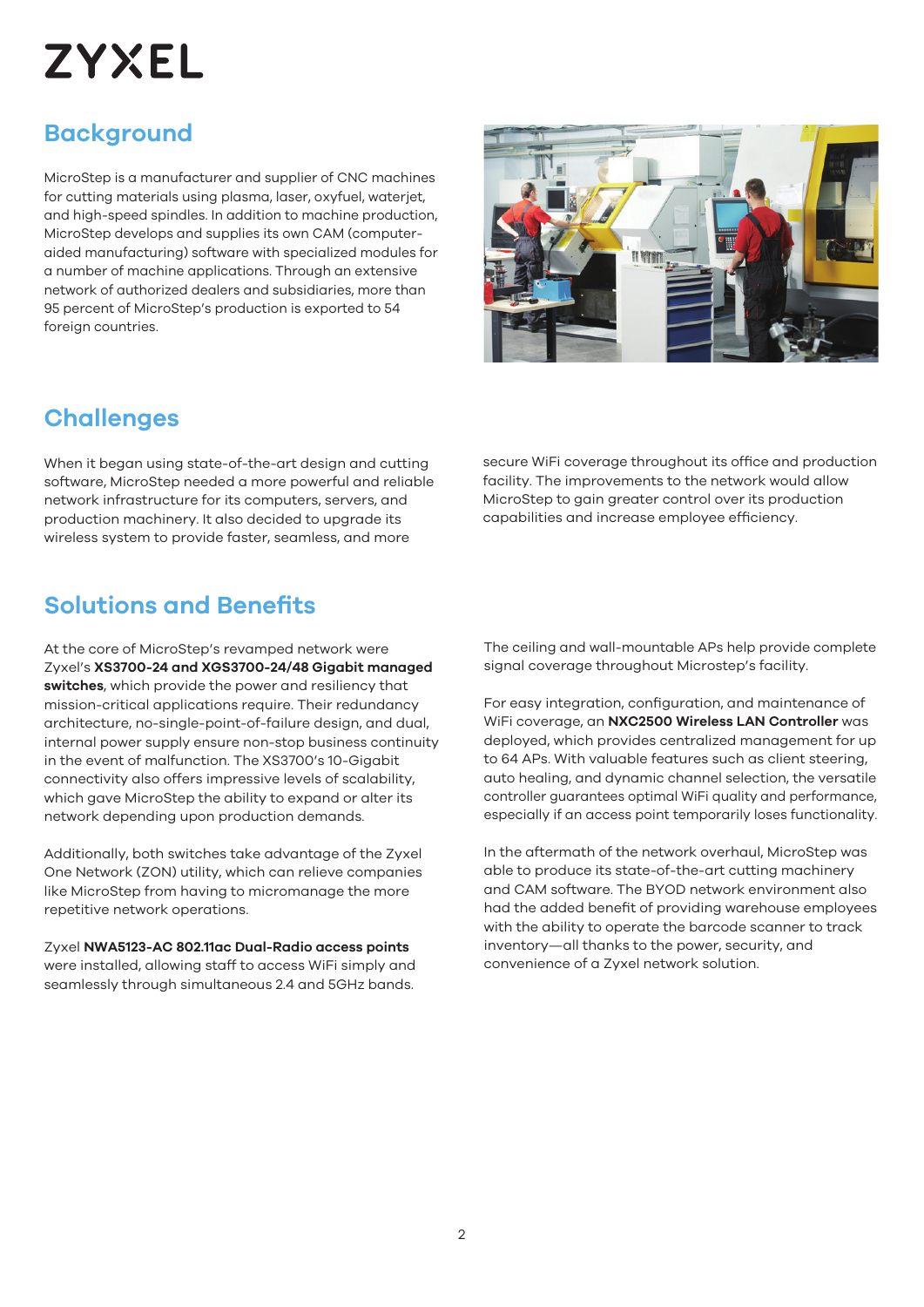

## **Products Used**

#### **XGS3700 • 24/48-port Gigabit L2+ Switch with 10G Uplink**



- Full Layer 2 feature set with Layer 3 features including static routing, policy-based routing, VRRP, and ECMP support
- Four 10GbE SFP+ uplink flexibility
- Hot-swappable power supply
- Internal redundant power supply design
- Physical stacking up to 8 units and 384 Gigabit ports through 2 standard 10G SFP+ ports

## **XS3700-24 • 24-Port 10 Gigabit L2+ Switch**



- Flexible 10-Gigabit connectivity with 12 SFP+ ports, eight 10G BASE-T ports, and four SFP+ combo ports
- Layer 2 Plus feature set equipped with static and policy-based routing as well as VRRP
- Hot-swappable power supply and fan modules
- No-single-point-of-failure hardware and software design
- Future-proofed with IPv6 support
- Comprehensive security features to ensure network availability

#### **NXC2500 • Wireless LAN Controller**



- Auto provisioning and centralized management of up to 64 APs\*
- Zyxel Wireless Optimizer for easy planning, deployment, and maintenance
- Advanced ZyMesh technology for simplified AP deployment and WLAN extension
- Enhanced RF management with auto healing
- Flexible traffic forwarding with tunnel and distributed modes
- Comprehensive guest network management and granular access control

\*Management of 64 APs is supported with firmware version V4.10 or later